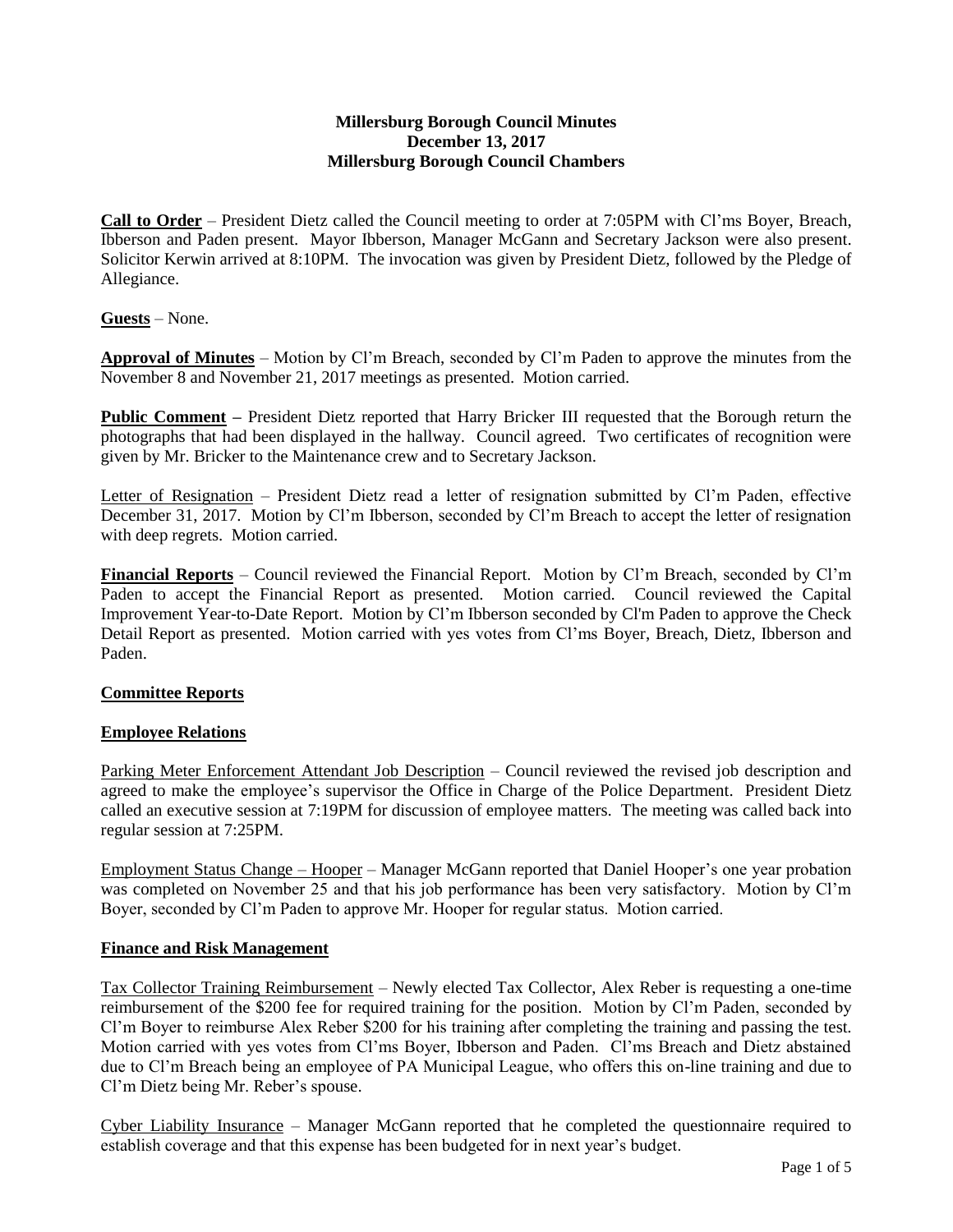# **Parks and Recreation**

Millersburg Reamer Property Demolition - Cl'm Boyer reported that he questioned George Connor with DCED why the job hasn't started. Connor's response was that they are still waiting for paperwork from the demolition contractor.

MYO Recycling Area – Cl'm Boyer reported that Grosser's is hauling debris out again.

Master Parks Plan – Cl'm Boyer reported that Historical Society has expressed interest in contributing a feature. President Dietz added that they have been advised to submit a proposal by year's end to be considered at the upcoming design meeting. That meeting is tentatively scheduled for February 3 from 8:00AM to 2:00PM at the high school cafeteria.

MYO Park Renovation – Cl'm Boyer reported that a conference call was held recently with YSM and LandStudies. The project must conform to our storm water management and floodplain codes. YSM has submitted an invoice for services. Motion by Cl'm Paden, seconded by Cl'm Ibberson to have Manager McGann write a letter to TFEC requesting disbursement of \$10,000 to be put towards this expense. Motion carried with yes votes from Cl'ms Boyer, Breach, Dietz, Ibberson and Paden.

JMT Master Parks Plan Invoice – Council reviewed the invoice for \$10,500, which represents 30% of the project completed so far. Manager McGann proposed paying one-half the invoice from the Capital Improvement funds and the other half from the DCNR Master Parks Plan Project grant funds. Motion by Cl'm Paden, seconded by Cl'm Breach to pay the invoice as proposed. Motion carried with yes votes from Cl'ms Boyer, Breach, Dietz, Ibberson and Paden.

JMT Master Parks Plan Additional Work – In order to maximize the available grant funds, JMT provided a quote for storm water management and floodplain restoration studies for \$4,000. Motion by Cl'm Breach seconded by Cl'm Ibberson to accept the proposal. Motion carried with yes votes from Cl'ms Boyer, Breach, Dietz, Ibberson and Paden.

## **Property**

Plow Blades – Council reviewed the quote provided by Chemung Supply for two sets of plow blades for all three plows. Motion by Cl'm Breach, seconded by Cl'm Paden to purchase six sets of blades from Chemung for \$1,129.50 as quoted. Motion carried with yes votes from Cl'ms Boyer, Breach, Dietz, Ibberson and Paden.

Lamp Post – Manager McGann reported that he did not get the notice about the damaged lamp post sent out but will have that task completed by next month.

**Public Safety –** Chairman Ibberson had nothing to report.

## **Streets**

Facility Use Agreement Amendment – Street Closure Request – Council previously approved a street closure request for James and Debra Bower to close Walnut Street between Herman and North Streets. The dates approved were through November 3, 2017. The repair to the retaining wall took an additional week. Motion by Cl'm Paden, seconded by Cl'm Breach to approve the closure retroactively through November 10, 2017. Motion carried.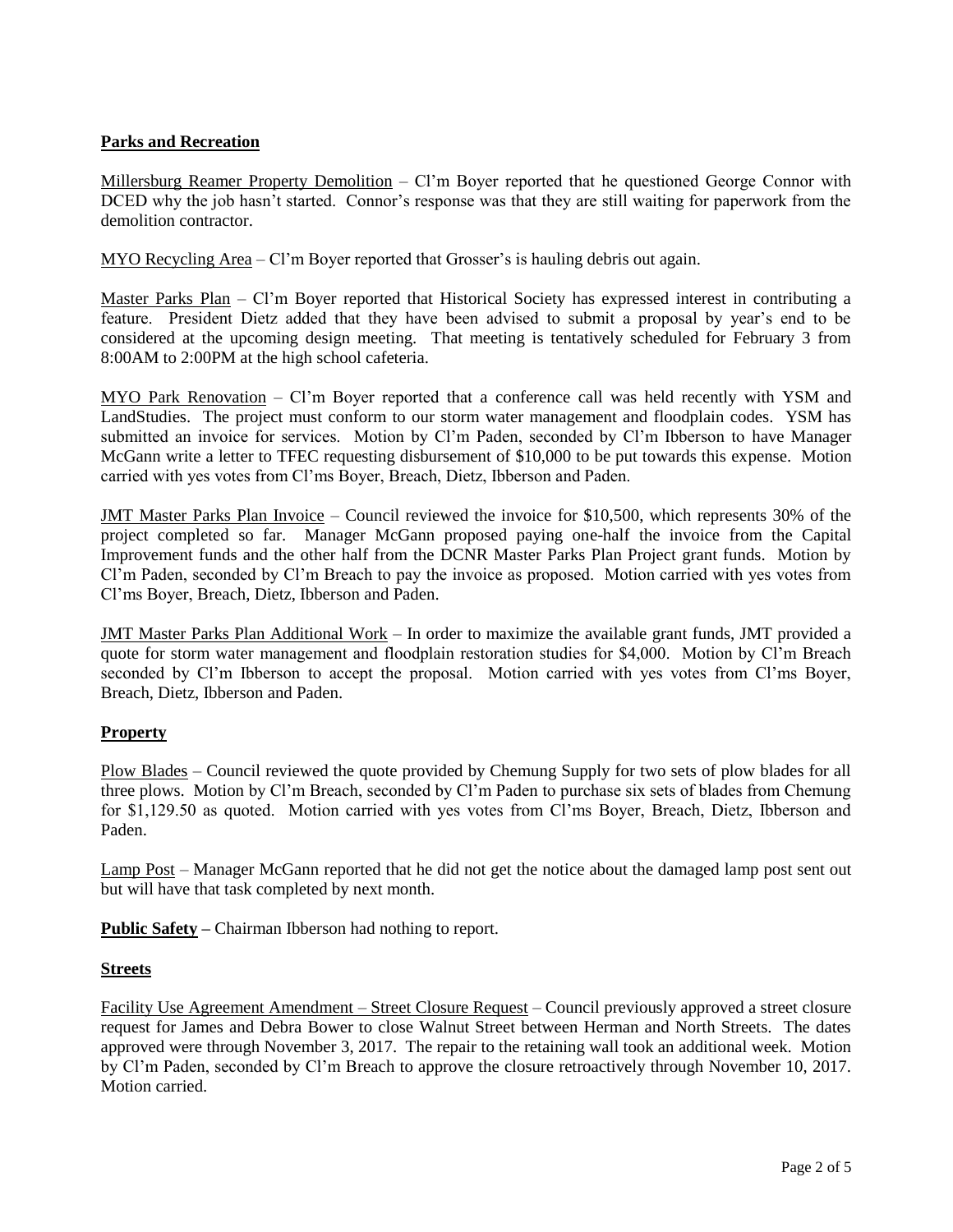Upper Paxton Township Road Salt Agreement – Council received the Township's quote for road salt, antiskid and mix. Motion by Cl'm Paden, seconded by Cl'm Boyer to approve the prices as quoted for this season. Motion carried with yes votes from Cl'ms Boyer, Breach, Dietz, Ibberson and Paden.

Streets Tour – Manager McGann reported the he will be conducting a tour of the Borough streets with Joe Whitcomb from New Enterprise. Target areas will be the 100 block of Center Street, the 200 and 300 blocks of Congress Street and the Rising Sun culvert.

## **Economic Development**

Shop Small Grand Prize – The winning ticket was drawn for the 2017 Shop Small event. The winner of a \$150 Visa gift card was Kathy Ford of Millersburg.

## **Mayor's Report**

UPMC Pinnacle **–** Mayor Ibberson reported that the Police Department received \$250 as a result of our application for a Community Leadership award. Council directed Manager McGann to write a thank you **letter** 

New Police Vehicle – The vehicle has been order and should arrive in mid–March.

Tents and Lean-Tos in MYO Park – Council discussed recent events. Personal items will be removed from the encampments at the end of the canal path. The new Park Rules sign will state "No Camping". Manager McGann is to purchase an additional "No Camping" sign to be erected at the entrance near the old Hardees. An extra heavy metal post is to be used.

President Dietz called an executive session at 8:18PM for legal matters. Solicitor Kerwin and Cl'm Paden left the meeting at the conclusion of the executive session. The meeting was called back into regular session at 9:00PM.

Council directed Manager McGann to research the Borough's past vacancies and the duration of them for a possible future court hearing situation.

**Manager's Report –** Written report provided to all Cl'ms. McGann offered to answer any questions.

## **Unfinished Business**

2018 Budgets – The proposed budgets were presented in the following amounts: General Fund \$1,097,590, Capital Improvement \$92,936.07 and Liquid Fuels \$105,349.24. Motion by Cl'm Breach, seconded by Cl'm Ibberson, to approve all three budgets as presented. Motion carried with yes votes from Cl'ms Boyer, Breach, Dietz and Ibberson.

Borough Ordinance No. 6-17 – 2018 Tax Levies – This ordinance establishes the real estate tax at 5.45 mills and the fire protection tax at .75 mills. Motion by Cl'm Ibberson, seconded by Cl'm Breach to approve the ordinance as presented. Motion carried.

Borough Resolution No. 17-22 – 2018 Fee Schedule – Council reviewed the proposed fee schedule for 2018. Motion by Cl'm Boyer, seconded by Cl'm Breach to approve Borough Resolution No. 17-22, establishing the various fees for 2018. Motion carried.

2018 Wage Certifications – Council reviewed the wage certifications for both the non-uniformed employees and police. Motion by Cl'm Breach, seconded by Cl'm Ibberson to approve the wage certifications, effective December 24, 2017. Motion carried with yes votes from Cl'ms Boyer, Breach, Dietz and Ibberson.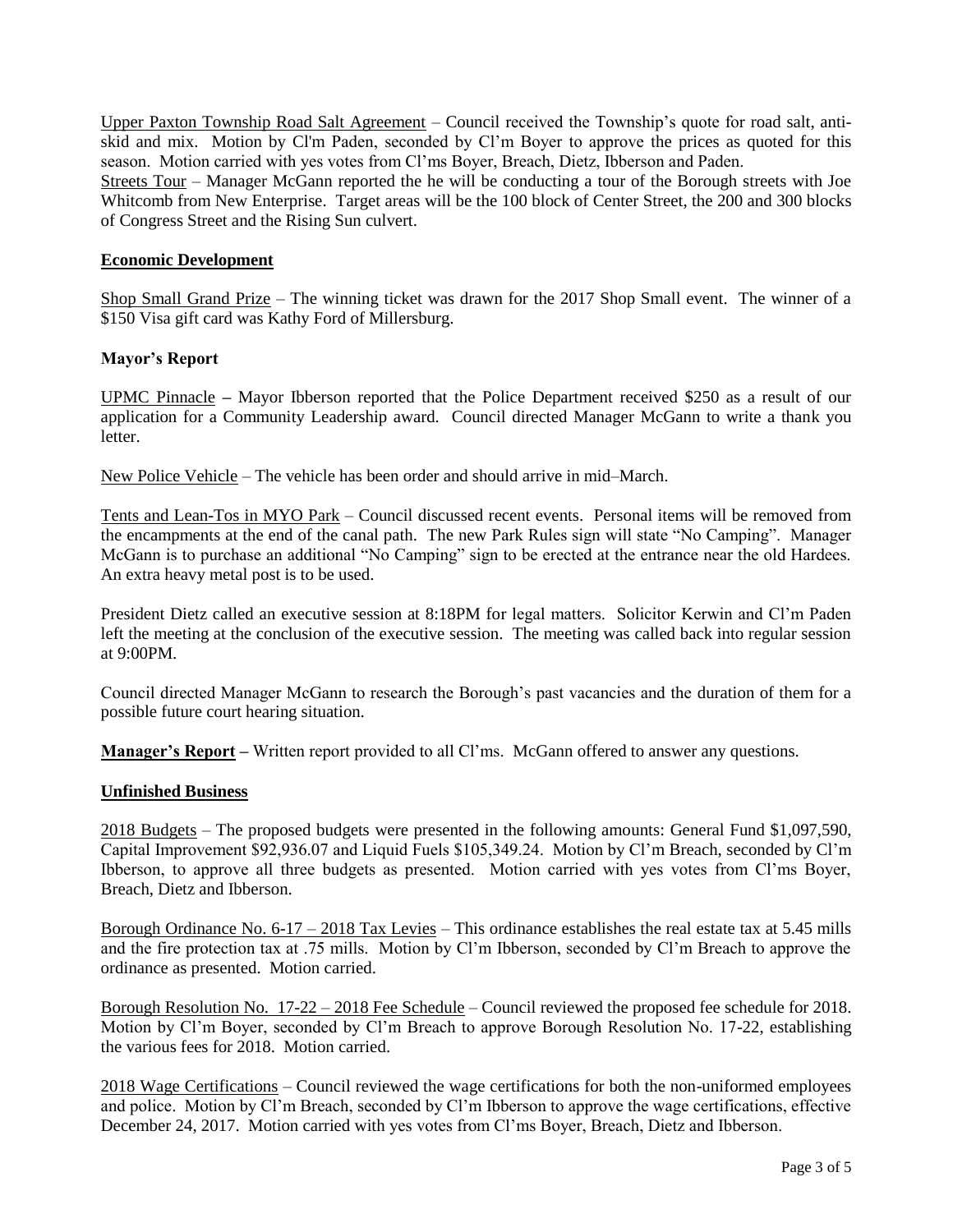Parking Meter Attendant – Motion by Cl'm Breach, seconded by Cl'm Ibberson to offer the position to Robert Sechler at \$8.50 per hour and to review the job description terms. Motion carried with yes votes from Cl'ms Boyer, Breach, Dietz and Ibberson.

## **New Business**

2018 Meeting Schedule – Council agreed to continue meeting on the second Wednesday of every month for the regular Council meeting and the fourth Wednesday of every month for Committees of the Whole. By law, the Reorganization meeting will be on Tuesday, January 2, 2018. Both February meetings will be backed up one day to February  $13<sup>th</sup>$  and  $27<sup>th</sup>$ . The Millersburg Planning Commission will continue to meet on the first Wednesday of every month at 6:00PM. Motion by Cl'm Breach, seconded by Cl'm Ibberson to advertise the 2018 meetings as above. Motion carried with yes votes from Cl'ms Boyer, Breach, Dietz and Ibberson.

Solicitor's Invoice for Services – Council reviewed Solicitor Kerwin's invoice for legal services for this year. Motion by Cl'm Breach, seconded by Cl'm Ibberson to approve payment of \$8,575. Motion carried with yes votes from Cl'ms Boyer, Breach, Dietz and Ibberson.

HRG Invoice – Council reviewed the most recent invoice for \$3,730. Motion by Cl'm Ibberson, seconded by Cl'm Breach to forward it to Dauphin County for payment. Motion carried with yes votes from Cl'ms Boyer, Breach, Dietz and Ibberson.

**Communications** – All communications were made available to Cl'ms. There was nothing requiring Council action.

HRG – CDBG-DR Storm Sewer Relocation Project – Council reviewed and discussed the written status update. Advertising for bids is imminent. Final completion is set for October 2018.

Mini Casinos – President Dietz led discussion on whether or not the Borough should allow mini casinos. Council will not pass the resolution to ban such facilities in the Borough prior to the December  $31<sup>st</sup>$  deadline.

## **Organization Reports**

Upper Dauphin COG – President Dietz reported that the November meeting was held here and that Manager McGann gave a presentation on PennDOT's Local Technical Assistance Program.

Millersburg Planning Commission – November and December (draft) meeting minutes were provided.

- (2) Appointments to Four-Year Term Motion by Cl'm Breach, seconded by Cl'm Ibberson to reappoint Kathy Wolfe and Yvonne Miller for 4-year terms. Motion carried.
- SALDO Report Council reviewed Manager McGann's report of pros and cons. The Borough will continue to operate under the Dauphin County SALDO. Consideration of a local SALDO is a recommendation of the Borough's Comprehensive Plan. The Planning Commission recommends not pursuing this due to the cost and because in-house expertise is lacking.

## Millersburg Pool Association – No report.

Millersburg Fire Company – Cl'm Ibberson reported that the Fire Company has a new fireworks vendor. Regarding the Volunteer Fire Fighter Tax Relief legislation, Manager McGann was directed to advise both Upper Paxton Township and the Fire Company that it is up to the Fire Company to initiate a joint meeting. Additionally, Ibberson reported that the Fire Relief Association was audited recently. There was one finding. The amount of the Treasurer's bond was insufficient and the membership will address this matter.